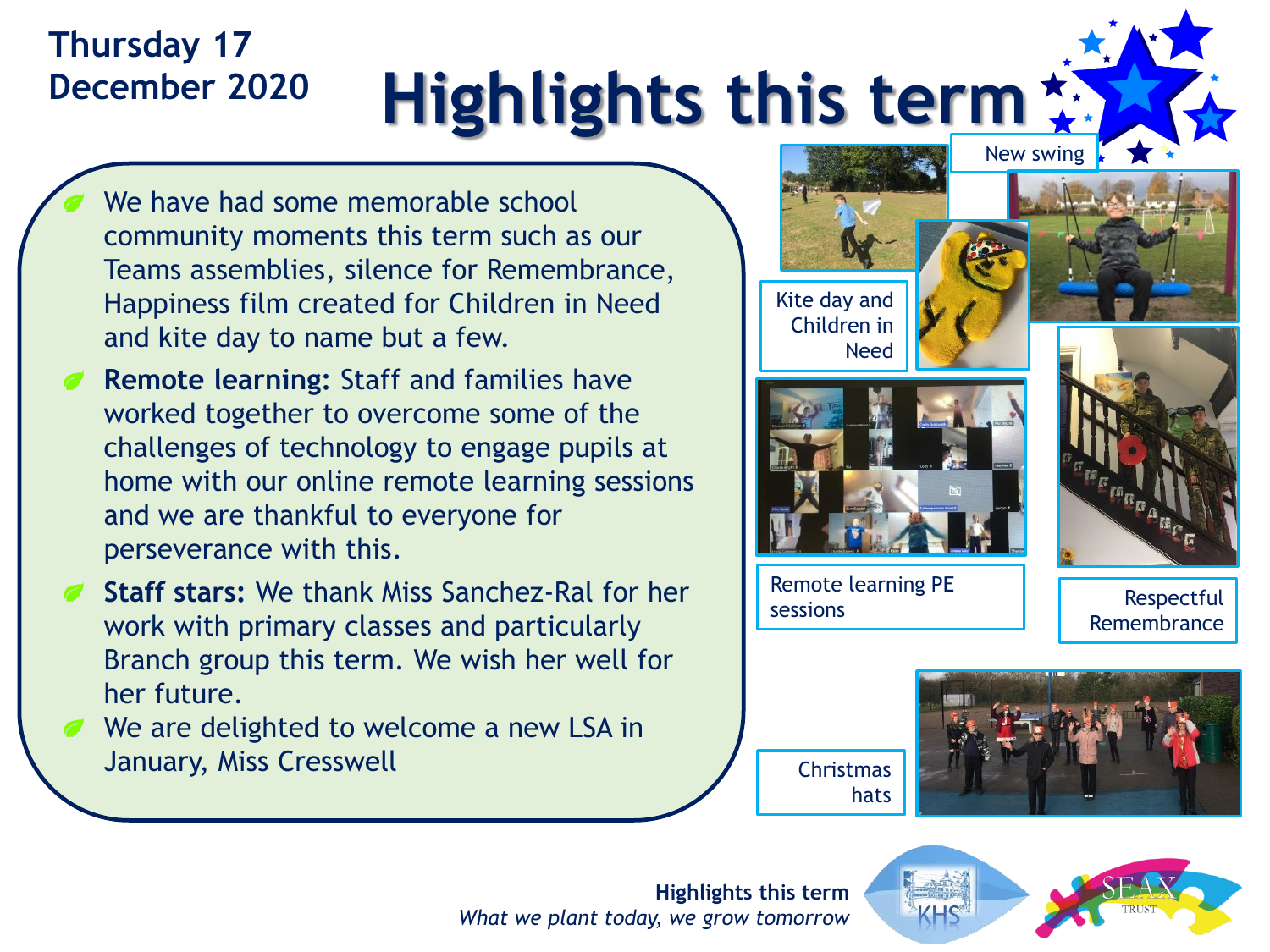# End of term message

We have reached the end of our final week of what has been an extraordinary term.

There is no doubt that Christmas in schools this year is not quite the same. Kingswode Hoe is usually full of rehearsals, singing and activity as everyone gets involved in the whole school production. The seasonal traditions of the play and carol service have been missed. It has just not been possible to create the in-school buzz all of these important traditions present in the current circumstances which is a disappointment to us all.

However, we have been supported by the Friends of Kingswode Hoe to stream the pantomime online by the Mercury Theatre and support this local arts venue, taken time to enjoy a festive lunch together in our groups and joined each other on screen for our virtual carol service with Reverend Matt Simpkins from St Leonard's Church. Some pupils also contributed a signed song to the Hearing Impaired carol service hosted by Royal Association for Deaf people and Chelmsford Cathedral. Thank you to Miss Lewis and Mrs Dale for teaching the pupils the song.

Pupils have continued to show pride in their work and achievements and adapt to ever-changing routines. We are very proud of how they have coped and adapted as the term has progressed. Some of our new pupils have really grown this term and settled well considering everything that has been going on.

We do hope that on the horizon there is a time when the Covid pandemic becomes a memory too. Still in the midst of the daily challenges this poses, and with our pupils, staff and school seriously affected by the virus this term, we look forward to being able to look back on it and move on.

It looks likely to continue to affect all schools as we progress into the spring but we are hopeful for brighter days, effective testing for schools, vaccines and the chance to put this side of 2020 behind us by next Christmas...

### **Thank you for festive wishes and all your support**



Our Christmas card this year, designed by pupils with thanks to Mrs Wilkinson and Mrs **McMillan** 

*We take this opportunity to wish all our pupils and families a peaceful break*